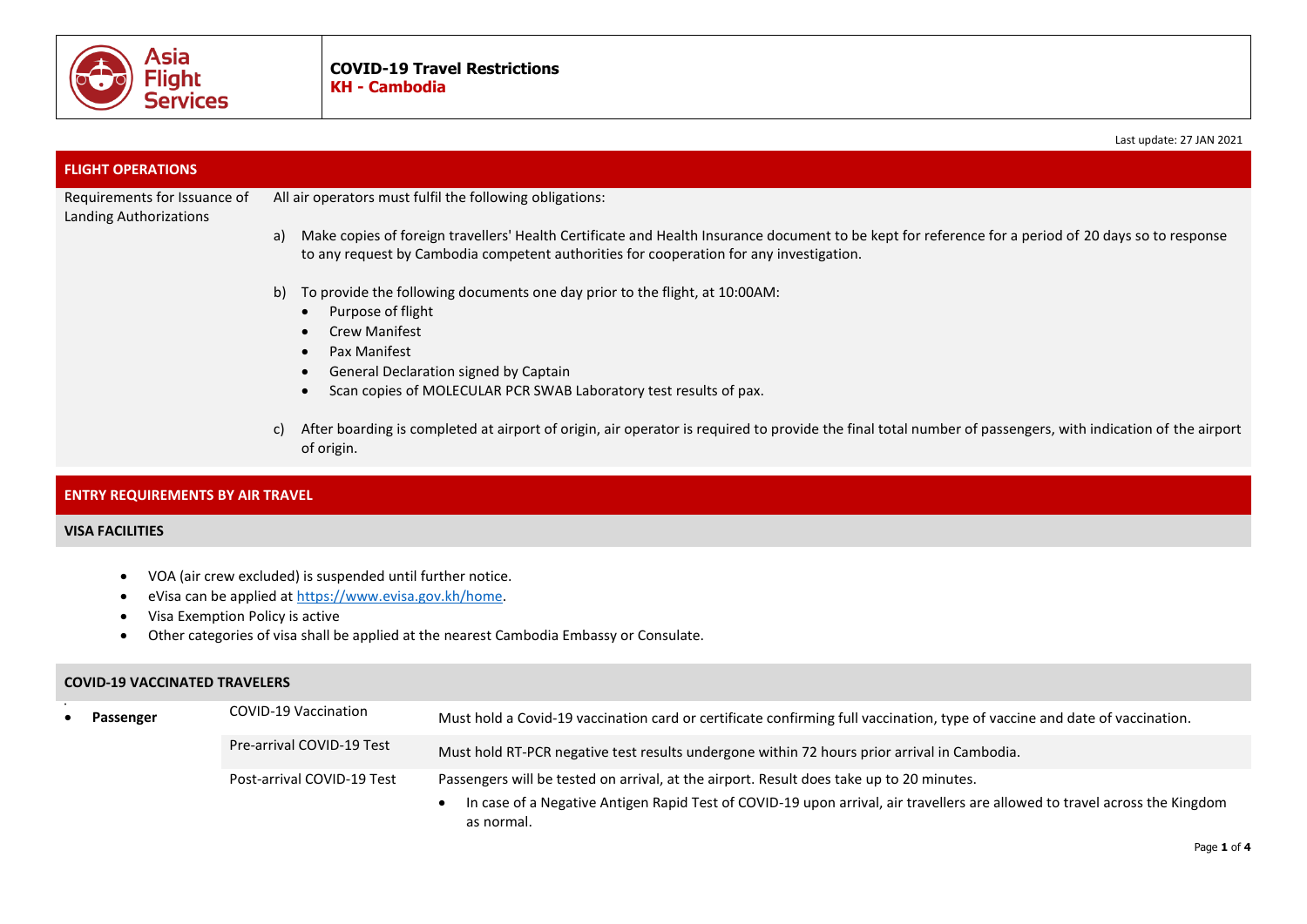

|                               |                          |                                                                                       | In case of a Positive Antigen Rapid Test of COVID-19 upon arrival, further test of COVID-19 by PCR and sequencing will be<br>required. The recovery period can be spent at the place chosen by the passenger (home, hotel, embassy residence, etc.)                                                                                                                  |
|-------------------------------|--------------------------|---------------------------------------------------------------------------------------|----------------------------------------------------------------------------------------------------------------------------------------------------------------------------------------------------------------------------------------------------------------------------------------------------------------------------------------------------------------------|
|                               |                          | Quarantine                                                                            | No quarantine                                                                                                                                                                                                                                                                                                                                                        |
|                               | <b>Air Crew</b>          | <b>COVID-19 Vaccination</b>                                                           | Must hold a Covid-19 vaccination card or certificate confirming full vaccination, type of vaccine and date of vaccination.                                                                                                                                                                                                                                           |
|                               |                          | Pre-arrival COVID-19 Test                                                             | RT-PCR negative test results undergone within 72 hours prior arrival in Cambodia.                                                                                                                                                                                                                                                                                    |
|                               |                          | Post-arrival COVID-19 Test                                                            | Same as for passengers.                                                                                                                                                                                                                                                                                                                                              |
|                               |                          | Quarantine                                                                            | No quarantine                                                                                                                                                                                                                                                                                                                                                        |
| <b>UNVACCINATED TRAVELERS</b> |                          |                                                                                       |                                                                                                                                                                                                                                                                                                                                                                      |
|                               | Cambodia                 | Quarantine                                                                            | 14 Days                                                                                                                                                                                                                                                                                                                                                              |
|                               | <b>Nationals</b>         | Quarantine Accommodation                                                              | Alternative State Quarantine (ASQ) or Government Facilities or Quarantine hotel allocated by the health authorities. See<br>Quarantine Accommodation below.                                                                                                                                                                                                          |
|                               |                          | Pre-arrival COVID-19 Test                                                             | Must hold RT-PCR negative test results undergone within 72 hours prior arrival in Cambodia.                                                                                                                                                                                                                                                                          |
|                               |                          | Post-arrival COVID-19 Test                                                            | Passengers will be tested on arrival and on the 13 <sup>th</sup> of quarantine. In case of a positive result, recovery period can be spent at<br>the Quarantine hotel or facility.                                                                                                                                                                                   |
|                               | <b>Foreign Nationals</b> | Quarantine                                                                            | 14 Days                                                                                                                                                                                                                                                                                                                                                              |
|                               |                          | Quarantine Accommodation                                                              | Alternative State Quarantine (ASQ) or Government Facilities or Quarantine hotel allocated by the health authorities. See<br><b>Quarantine Accommodation below.</b>                                                                                                                                                                                                   |
|                               |                          | Pre-arrival COVID-19 Test                                                             | Must hold RT-PCR negative test results undergone within 72 hours prior arrival in Cambodia.                                                                                                                                                                                                                                                                          |
|                               |                          | Post-arrival COVID-19 Test                                                            | Passengers will be tested on arrival and on the 13 <sup>th</sup> of quarantine. In case of a positive result, recovery period can be spent at<br>the Quarantine hotel or facility.                                                                                                                                                                                   |
|                               |                          | <b>Mandatory Deposit</b>                                                              | Applicable to passengers not using the Alternative State Quarantine (ASQ) program or the government facilities.<br>USD 2,000 on arrival to cover the cost of quarantine accommodation and medical expenses.<br>The Ministry of Health will return the remaining deposit to each passenger in 3 days after the post-arrival COVID-19 test shows<br>a negative result. |
|                               | <b>Air Crew</b>          | UNVACCINATED AIR CREW MEMBERS ARE NOT ALLOWED TO ENTER CAMBODIA UNTIL FURTHER NOTICE. |                                                                                                                                                                                                                                                                                                                                                                      |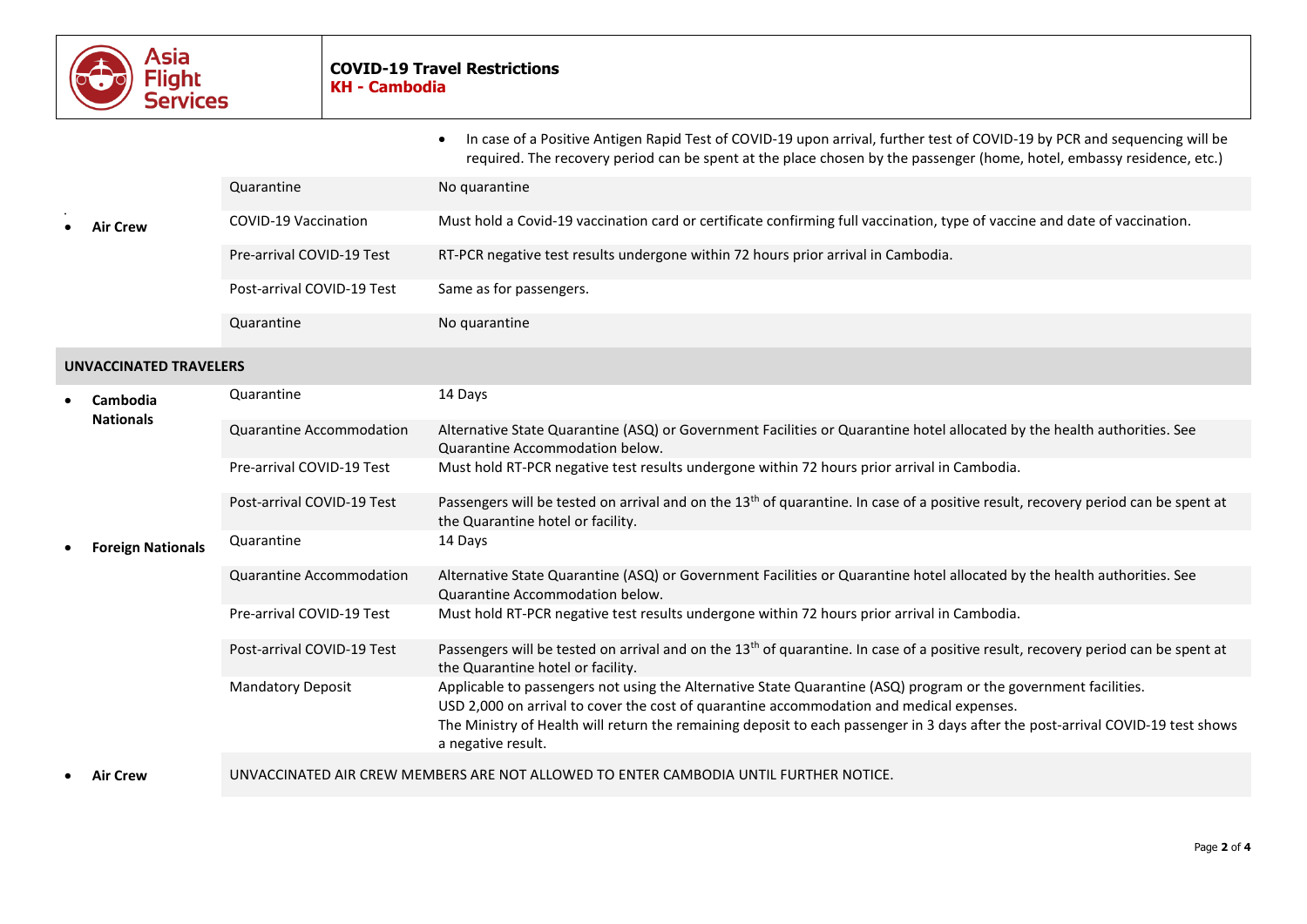

| <b>QUARANTINE ACCOMMODATION</b>                         |                                                                                                                                                                                                                                                                                                                                                                                                                                                                                                                                                                                                                                                                                                                                         |
|---------------------------------------------------------|-----------------------------------------------------------------------------------------------------------------------------------------------------------------------------------------------------------------------------------------------------------------------------------------------------------------------------------------------------------------------------------------------------------------------------------------------------------------------------------------------------------------------------------------------------------------------------------------------------------------------------------------------------------------------------------------------------------------------------------------|
| Alternative State Quarantine (ASQ)                      | The following hotels are participating in the Alternative State Quarantine (ASQ) program. Booking shall be made on the hotel's website.<br>Himawari hotel - https://www.himawarihotel.com/<br>Sokha Phnom Penh Hotel & Residence - https://www.sokhahotels.com.kh/phnompenh/<br>Courtyard by Marriott - https://www.marriott.com/offers/quarantine-in-comfort-off-27502?propertycode=pnhcy<br>Raffles Hotel - https://www.raffles.com/phnom-penh/offers/hotel-offers/alternative-state-quarantine-package/<br>Sofitel Phnom Penh Phokeethra - https://www.sofitel-phnompenh-phokeethra.com/<br>Toyoko Inn with Dara - https://darahotels.com/toyoko-inn-com/<br>Olympia City Hotel by Dara - https://darahotels.com/olympia-city-hotel/ |
| <b>Government Facilities</b>                            | Available to passengers both foreign and Cambodia nationals who cannot afford the Alternative State Quarantine (ASQ) or other paid<br>quarantine hotel.<br>The quarantine stay is free of charge. Quarantine facility will be allocated by the health officials on arrival.                                                                                                                                                                                                                                                                                                                                                                                                                                                             |
| Quarantine hotel allocated by the health<br>authorities | Foreign and Cambodia nationals that do not wish to use the ASQ hotels or the government facilities will be randomly allocated a<br>quarantine hotel by the health authorities, after payment of a mandatory deposit.                                                                                                                                                                                                                                                                                                                                                                                                                                                                                                                    |

Mandatory Deposit for 14-day quarantine: USD 2,000

| LIST OF COVID-19 VACCINES RECOGNISED BY CAMBODIA FOR QUARANTINE FREE INTERNATIONAL ENTRY.       |                                                     |  |
|-------------------------------------------------------------------------------------------------|-----------------------------------------------------|--|
| <b>MANUFACTURER</b>                                                                             | <b>VACCINE NAME</b>                                 |  |
| <b>BioNTech Manufacturing GmbH</b>                                                              | BNT16252/COMIRNATY Tozinameran (INN)                |  |
| AstraZeneca, University of Oxford AstraZeneca, AB                                               | AZD1222 Vaxzevria                                   |  |
| SERUM INSTITUTE OF INDIAN PVT. LTD.<br>Cyrus Poonawalla Group Serum Institute of India Pvt. Ltd | Covishield (ChAdoxi nCoV-19)                        |  |
| Janssen-Cilag International NV                                                                  | Ad26.COV2.S (1 dose only)                           |  |
| Moderna Biotech                                                                                 | mRNA-1273                                           |  |
| Sinopharm / BIBP Beijing Institute of Biology Products Co., Ltd. (BIBP)                         | SARS-CoV-2 Vaccine (Vero Cell). Inactivated (InCoV) |  |
| SINOVAC Sinovac Life Sciences Co., Ltd                                                          | COVID-19 Vaccine (Vero Cell). Inactivated Coronavac |  |
| THE GAMALEYA NATIONAL CENTER                                                                    | Sputnik V                                           |  |
| Bharat Biotech, India                                                                           | SARS-CoV-2 Vaccine, Inactivated (Vero Cell) COVAXIN |  |
| Sinopharm / WIBP                                                                                | Inactivated SARS-CoV-2 Vaccine (Vero Cell)          |  |